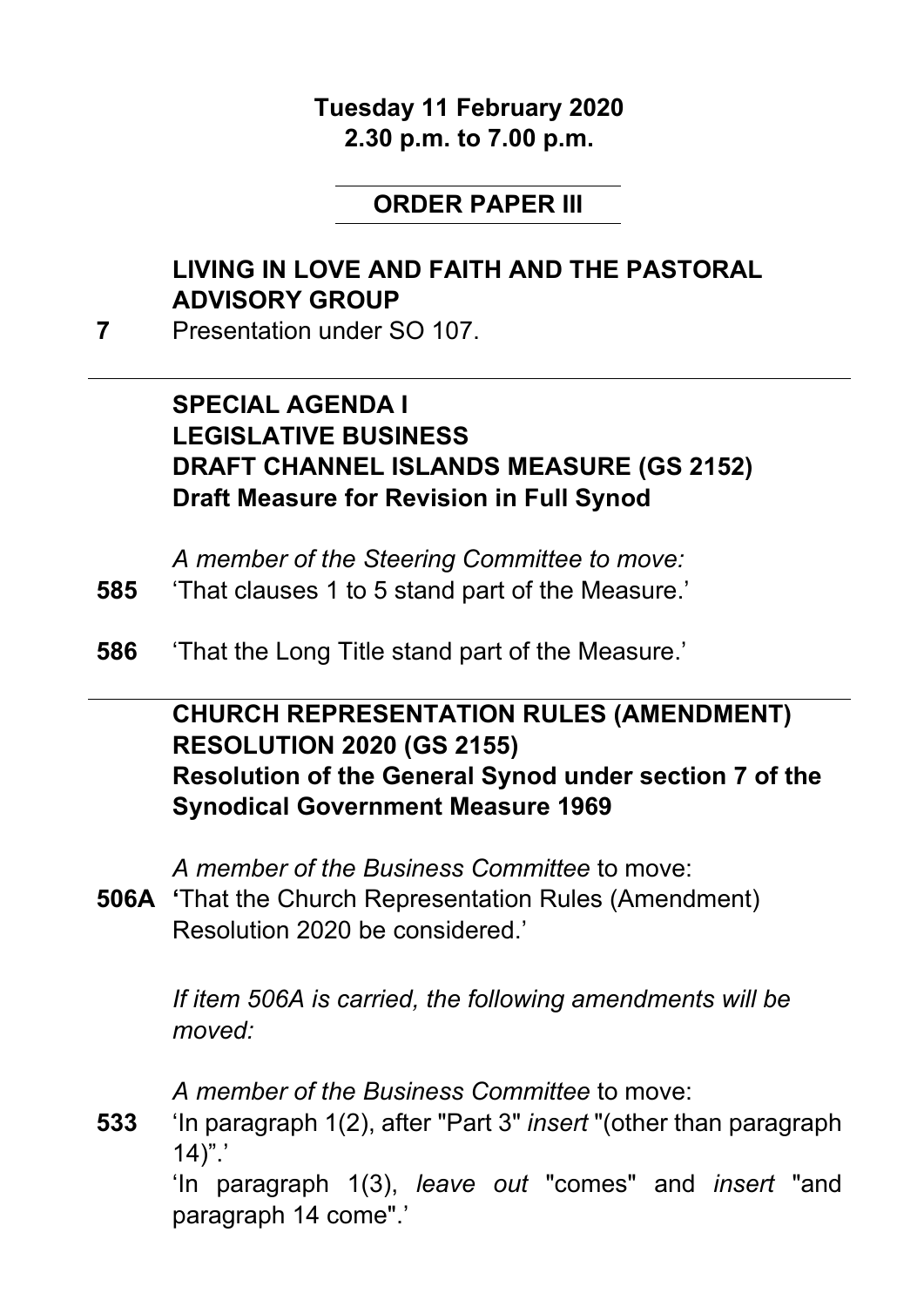*Mr David Lamming* (St Edmundsbury and Ipswich) to move: **534** 'Leave out paragraph 2(2) and *insert–*

" After Rule 57 insert—

#### "**57A. Enrolment appeals: referral and representations etc.**

- (1) Where notice of an appeal under Rule 57 is given, the person to whom it is given must without delay (and in any event within 48 hours of receiving it unless the appellant has in the meantime given written notice to withdraw the appeal)—
	- (a) refer the notice to the bishop's council and standing committee,
	- (b) in the case of an appeal under Rule 57(3), given a written notification to the person to whose enrolment or removal from the roll or register the objection is made, and
	- (c) give a written notification to each person who made a decision to which the appeal relates.
- (2) Where a purported notice of appeal under Rule 57 is given out of time, the person to whom it is given must without delay (and in any event within 48 hours of receiving it unless the appellant has in the meantime given written notice to withdraw the appeal)—
	- (a) refer the purported notice to the bishop's council and standing committee, and
	- (b) give a written notification to each person referred to in paragraph (1)(b) and (c).
- (3) An appeal under Rule 57 is to be dealt with in accordance with Rules 61B to 61F and 61H.
- (4) A person to whom a notification is given under paragraph (1)(b) is entitled to make written representations to the panel appointed under Rule 61B(1) on a decision to which the appeal relates.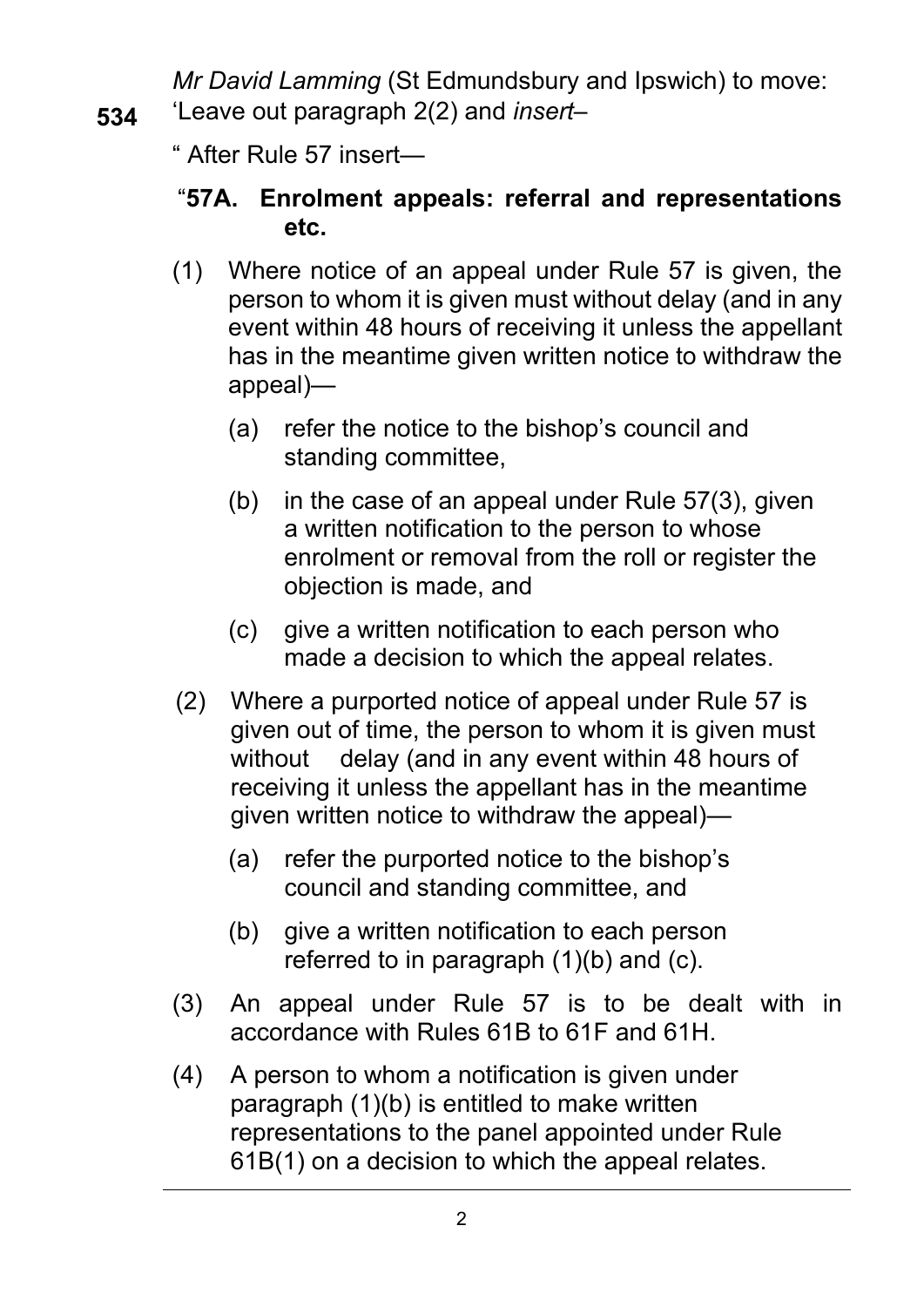- (5) A person to whom a notification is given under paragraph (1)(c) is entitled to provide that panel with a written explanation of the reasons for the decision which that person made.
- (6) Representations under paragraph (4) or an explanation under paragraph (5) must be made within 28 days of referral of the notice of appeal.
- (7) A person to whom a notification is given under paragraph (2)(b) is entitled to make written representations to the panel appointed under Rule 61B(2) on the question of whether the panel should consider the appeal.
- (8) Representations under paragraph (7) must be made within seven days of the notification under paragraph (2)(b) being given.
- (9) A notification under paragraph  $(1)(b)$  or  $(c)$  or  $(2)(b)$ must include an explanation of the entitlement to make representations or an explanation (as the case may be).
- (10) A reference in this Part to an "enrolment appeal" is a reference to an appeal under Rule 57.".'

# *Items 535 to 543 will be moved if item 534 is carried*

*Mr David Lamming* (St Edmundsbury and Ipswich) to move:

- **535** 'In paragraph 6, in the proposed Rule 60A(1), after subparagraph (c) *insert* ", and
	- "(d) in the case of an appeal under Rule 58(1) or (2), the person whose nomination is the subject of the appeal.".'
- **536** 'In paragraph 6, in the proposed Rule 60A, after paragraph (1) *insert–*
	- "(1A)A person to whom a notification is given under paragraph (1)(b) or (d) is entitled to make written representations to the relevant judge on a decision to which the appeal relates.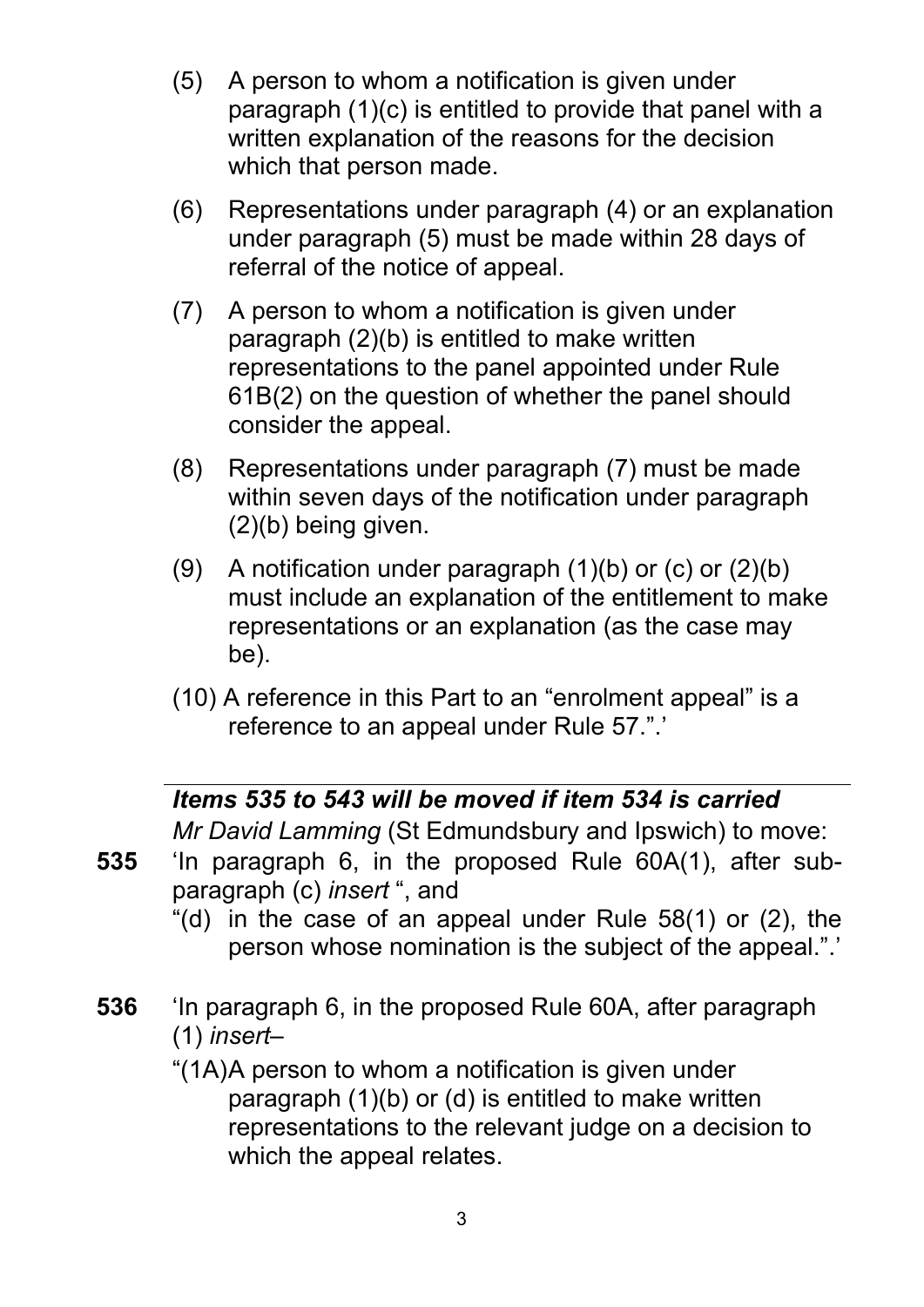- (1B) The presiding officer is entitled to provide the relevant judge with a written explanation of the reasons for any decision made by the officer to which the appeal relates.
- (1C) A person to whom a notification is given under paragraph (1)(c) is entitled to provide the relevant judge with a written explanation of the reasons for the decision which that person made.
- (1D) Representations under paragraph (1A) or an explanation under paragraph (1B) or (1C) must be made within seven days of the referral of the notice of appeal.
- (1E) A notification under paragraph (1)(b), (c) or (d) must include an explanation of the entitlement to make representations or an explanation (as the case may be).".'
- **537** 'In paragraph 6, after the proposed Rule 60A insert— "**60AA. Summary election appeal: parties**
	- (1) On a summary election appeal, each of the following is a party to the appeal (in addition to the appellant)—
		- (a) the presiding officer,
		- (b) any person to whom a notification is given under Rule 60A(1)(c), and
		- (c) each relevant person.
	- (2) Each of the following is a relevant person—
		- (a) on an appeal under Rule 58(1) or (2), the person whose nomination is the subject of the appeal;
		- (b) on an appeal under Rule 58A(1)(a) or (b), the person whose election is the subject of the appeal;
		- (c) on an appeal under Rule 58A(4), any person to whom a notification is given under Rule 60A(1)(b).".'
- **538** 'In paragraph 6, in the proposed Rule 60B(2), leave out subparagraph (b) and *insert*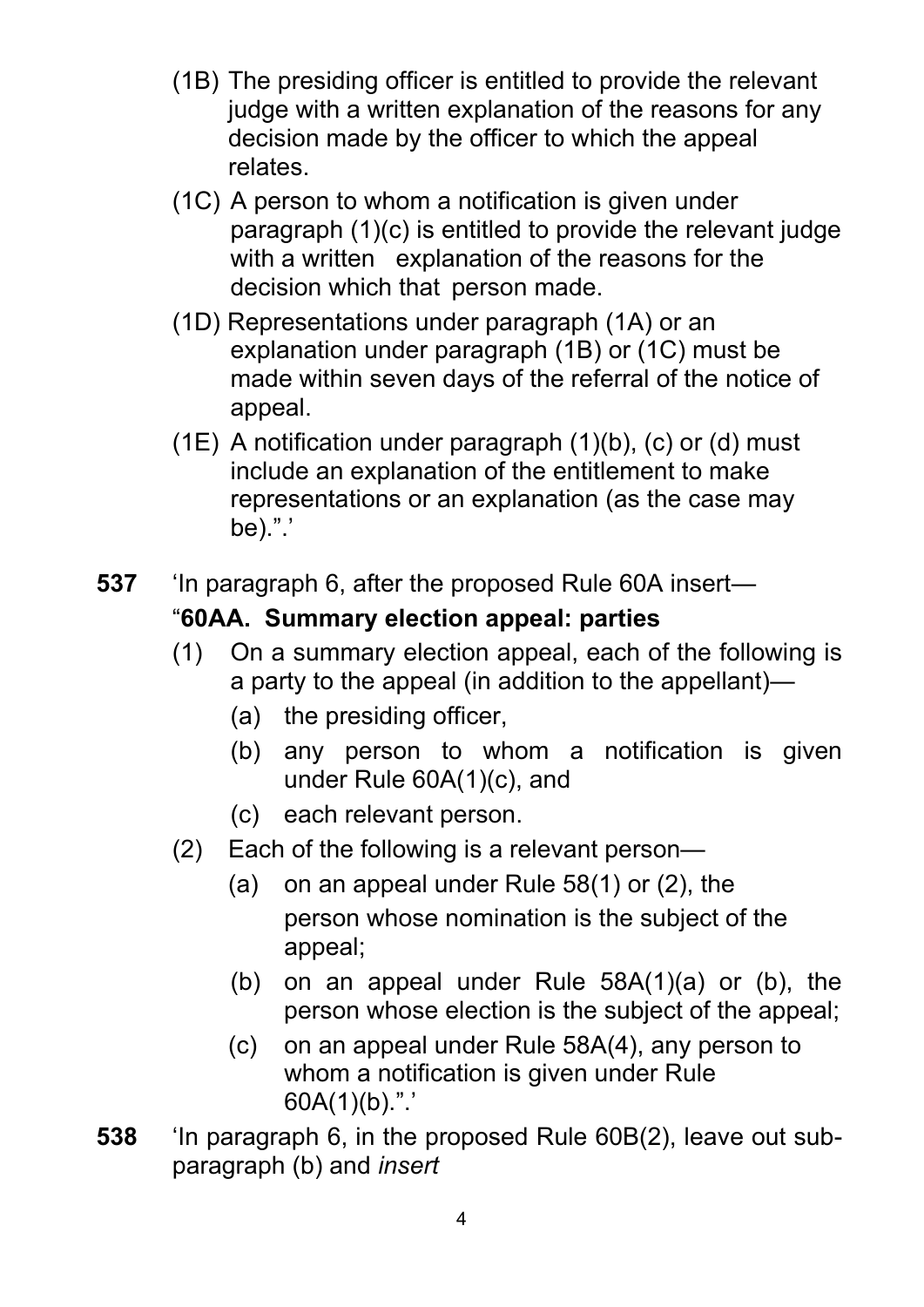"(b) any representations or explanation made in accordance with Rule 60A(1D).".'

**539** 'In paragraph 7, in the proposed Rule 61A(1), after paragraph (a) *insert–*

> "(aa)if any decision to which the appeal relates was made by a person other than the presiding officer, give a written notification to that person,".'

- **540** 'In paragraph 7, in the proposed Rule 61A, leave out paragraph (2) and *insert–*
	- "(2) Where a purported notice of a full election appeal is given out of time, the presiding officer to whom it is given must without delay (and in any event within 48 hours of receiving it unless in the meantime written notice is given to withdraw the appeal)—
		- (a) give a written notification to each person referred to in paragraph (1)(a) and (aa), and
		- (b) refer the purported notice to the bishop's council and standing committee.".'
- **541** 'In paragraph 7, in the proposed Rule 61A, after paragraph (2) *insert–*
	- "(2A)A person to whom a notification is given under paragraph (1)(a) is entitled to make written representations to the panel appointed under Rule 61B(1) on a decision to which the appeal relates.
	- (2B) The presiding officer is entitled to provide that panel with a written explanation of the reasons for any decision made by the officer to which the appeal relates.
	- (2C) A person to whom a notification is given under paragraph (1)(aa) is entitled to provide that panel with a written explanation of the reasons for the decision which that person made.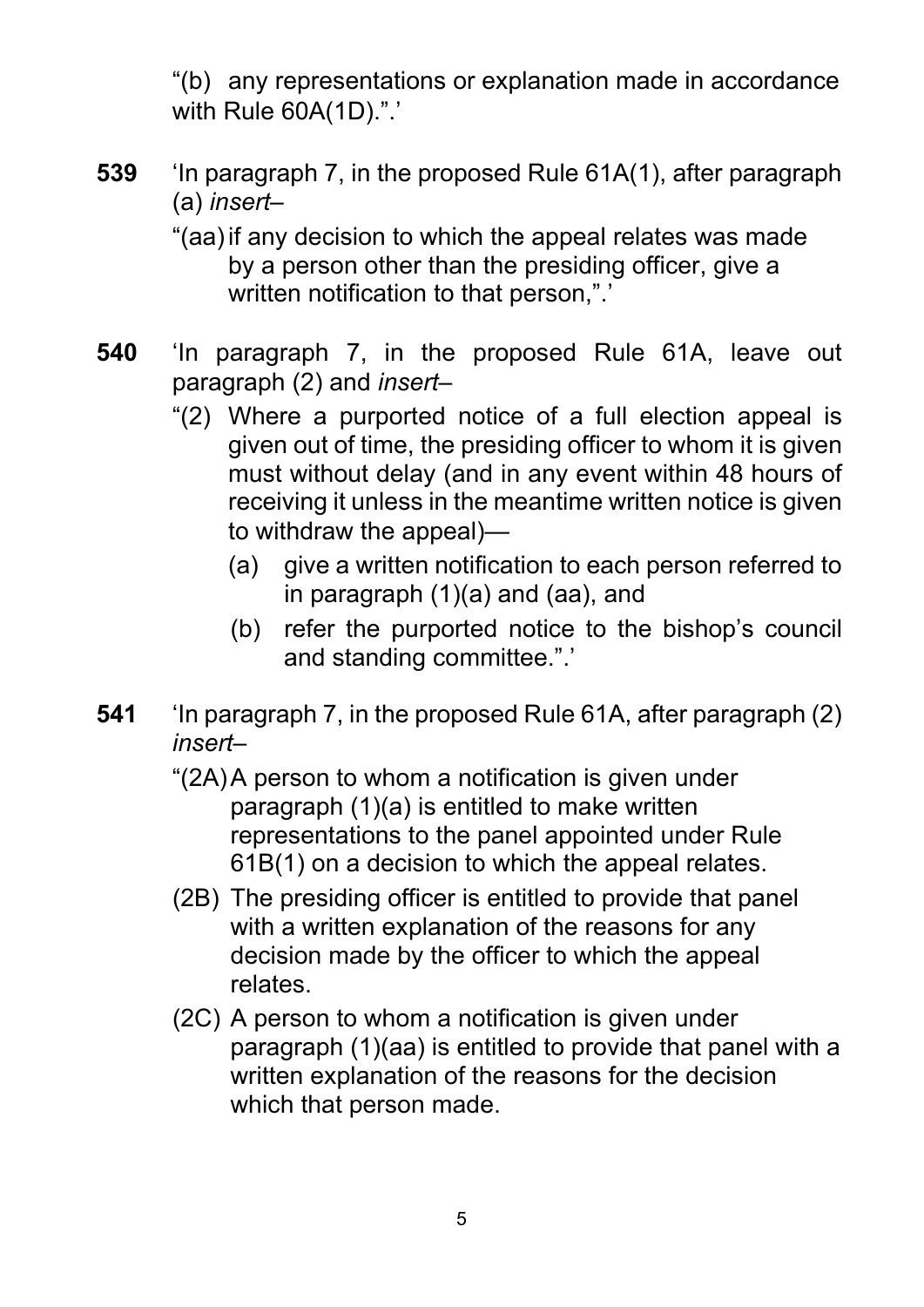- (2D) Representations under paragraph (2A) or an explanation under paragraph (2B) or (2C) must be made within 28 days of referral of the notice of appeal.
- (2E) The presiding officer and any person to whom a notification is given under paragraph (2)(a) are each entitled to make written representations to the panel appointed under Rule 61B(2) on the question of whether the panel should consider the appeal.
- (2F) Representations under paragraph (2E) must be made within seven days of the notification under paragraph (2)(a) being given.
- (2G) A notification under paragraph (1)(a) or (aa) or (2)(a) must include an explanation of the entitlement to make representations or an explanation (as the case may be).".'
- **542** 'In paragraph 7, after the proposed Rule 61A *insert–* **"61AA. Enrolment appeal or full election appeal: parties**
	- (1) On an enrolment appeal, each of the following is a party to the appeal (in addition to the appellant)—
		- (a) the person to whom the notice of appeal is given,
		- (b) any person to whom a notification is given under Rule 57A(1)(c), and
		- (c) on an appeal under Rule 57(3), the person to whose enrolment or removal from the roll or register the objection is made.
	- (2) On a full election appeal, each of the following is a party to the appeal (in addition to the appellant)—
		- (a) the presiding officer,
		- (b) any person to whom a notification is given under Rule 61A(1)(aa), and
		- (c) each relevant person.
	- (3) Each of the following is a relevant person—
		- (a) on an appeal under Rule 58A(1)(c), the person whose election is the subject of the appeal;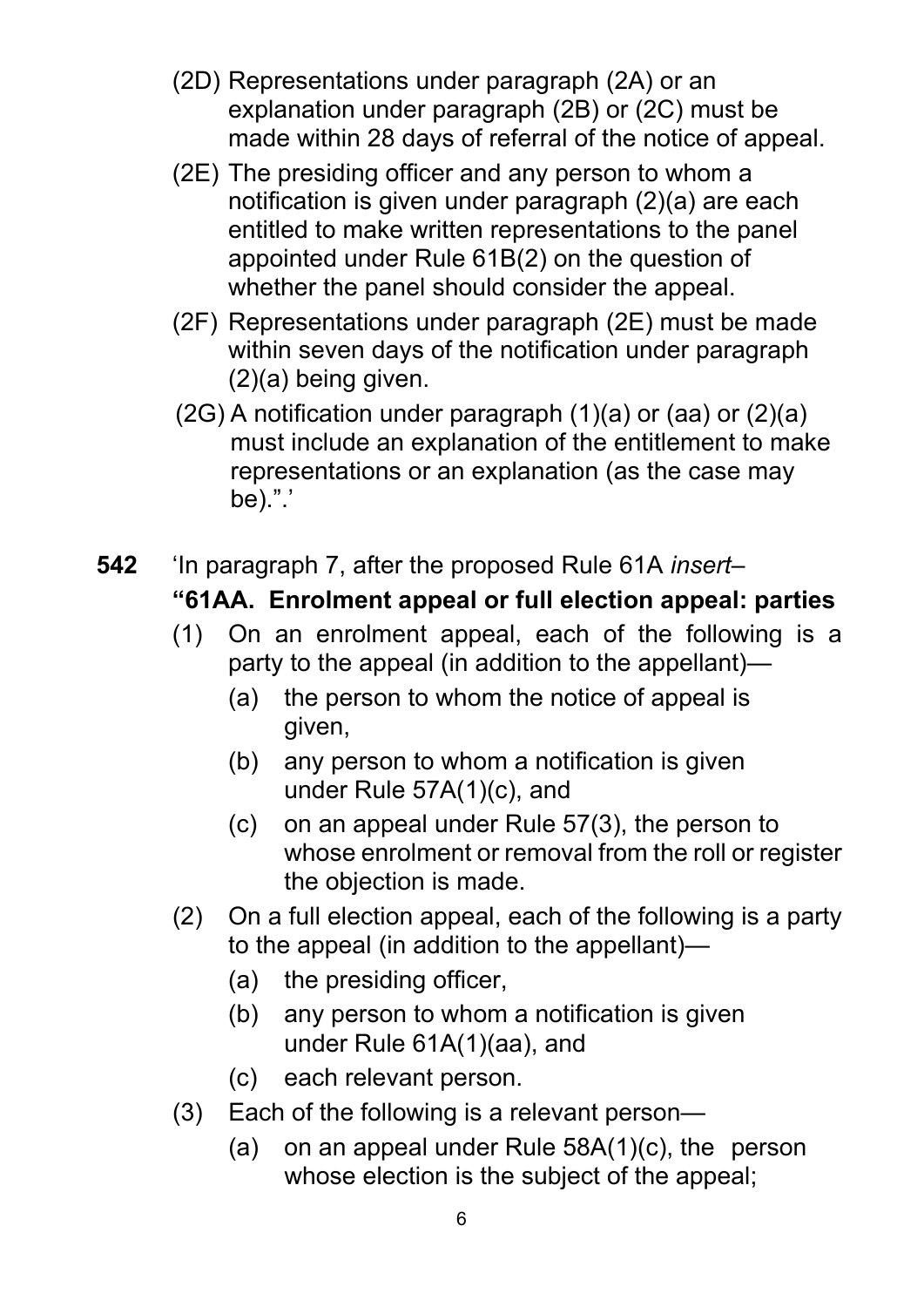- (b) on an appeal under Rule 58A(2) or (3), any person to whom a notification is given under  $61A(1)(a)$ .".'
- **543** 'In paragraph 7, in the proposed Rule 61C, leave out paragraph (2) and *insert–*
	- "(2) A preliminary assessment of an appeal is an assessment as to whether there are arguable grounds of appeal; and, in conducting a preliminary assessment, the panel may consider only—
		- (a) the notice of appeal and any accompanying written submissions, and
		- (b) any representations or explanation made in accordance with Rule 57A(6) or 61A(2D)."'

# *To be moved whether or not item 534 is carried*

*Mr David Lamming* (St Edmundsbury and Ipswich) to move:

**544** 'In paragraph 7, in the proposed Rule 61C(6), *leave out* "notify" and *insert* "give a written notification to".'

# *Items 545 to 547 will be moved if item 534 is carried*

*Mr David Lamming* (St Edmundsbury and Ipswich) to move:

- **545** 'In paragraph 7, in the proposed Rule 61D, *leave out* paragraph (1) and *insert–*
	- "(1) A panel appointed under Rule 61B(2) may decide to consider the appeal only if, having regard to all the circumstances, it is satisfied that there is a good reason to allow the appeal to proceed.
	- (1A) The matters which the panel considers in making that decision must include—
		- (a) the purported notice of appeal and any accompanying written submissions (whether on the question of why notice of appeal was not given within the required period or on any other point), and
		- (b) any representations made in accordance with Rule 57A(8) or 61A(2F).".'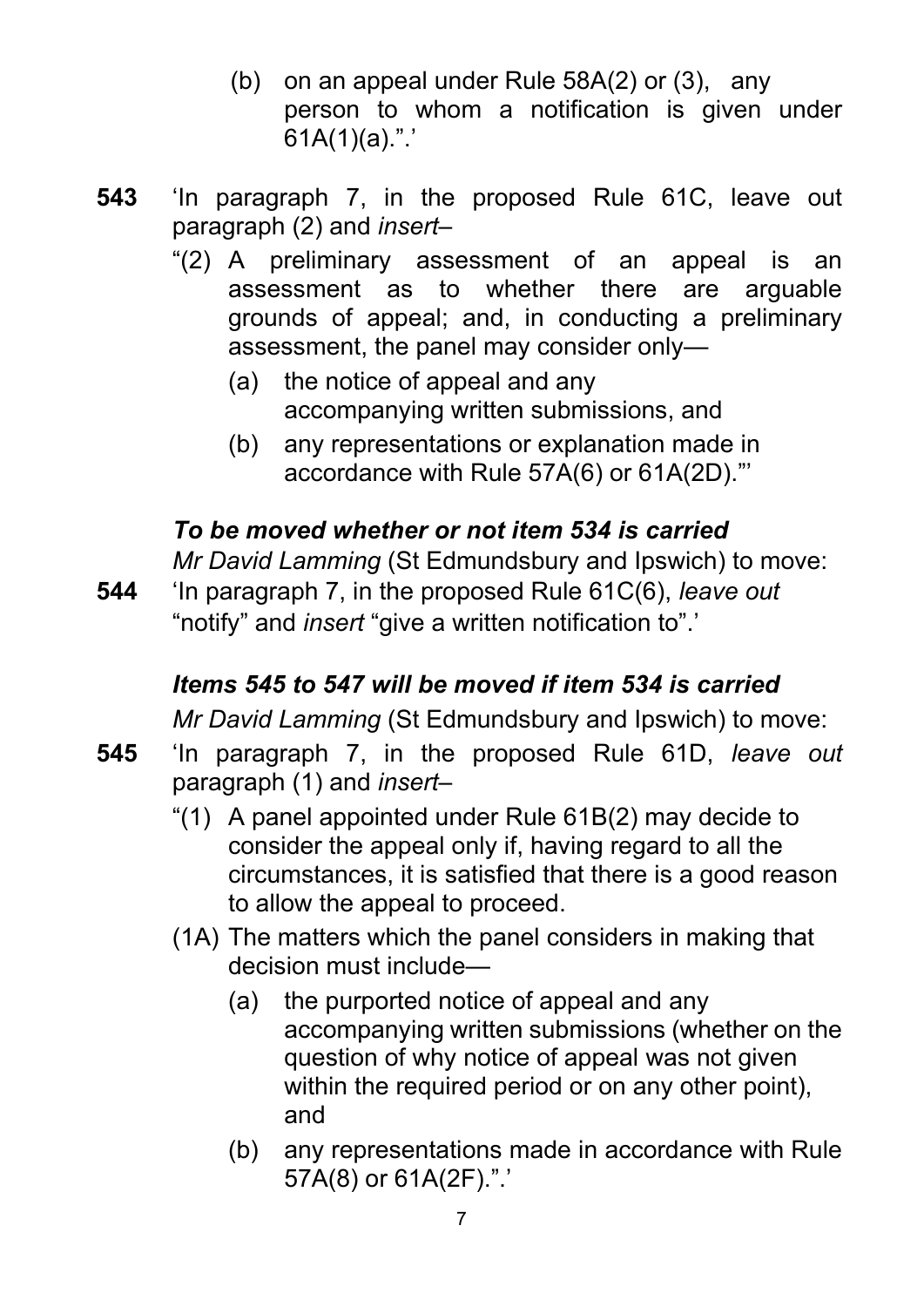- **546** 'In paragraph 7, in the proposed Rule 61D(2), *leave out* subparagraph (c) and *insert–*
	- "(c) the panel must ensure that each notification required under Rule 57A(1)(b) or (c) or 61A(a) or (aa) is given to the person concerned (and, once that has been done, Rule 57A(4) to (6) and (9) or 61A(2A) to (2D) applies in relation to the notification).".'
- **547** 'In paragraph 7, in the proposed Rule 61D, after paragraph (2) *insert–*

"(2A)Where the panel has decided to consider the appeal and the period for making representations in accordance with Rule 57A(6) or 61A(2D) has expired, the panel may proceed to conduct a preliminary assessment of the appeal under Rule 61C.".'

#### *Items 548 and 549 will be moved if item 544 is carried*

*Mr David Lamming* (St Edmundsbury and Ipswich) to move:

- **548** 'In paragraph 7, in the proposed Rule 61D(3), *leave out* "notify" and *insert* "give a written notification to".'
- **549** 'In paragraph 8, in the proposed Rule 61H(2), *leave out* "notify" and *insert* "give a written notification to".'

*A member of the Business Committee to move:*

**506B** 'That the Church Representation Rules (Amendment) Resolution 2020 be approved.'

*Not later than 5.30 p.m.*

#### **SPECIAL AGENDA III PRIVATE MEMBERS' MOTIONS WINDRUSH COMMITMENT AND LEGACY (GS 2156A and GS 2156B)**

*The Revd Andrew Moughtin-Mumby* (Southwark) to move: **8** 'That this Synod, commemorating in 2018 the martyrdom of the Revd Dr Martin Luther King, Jr., noting with joy the 70th anniversary of the arrival of the Empire Windrush liner in the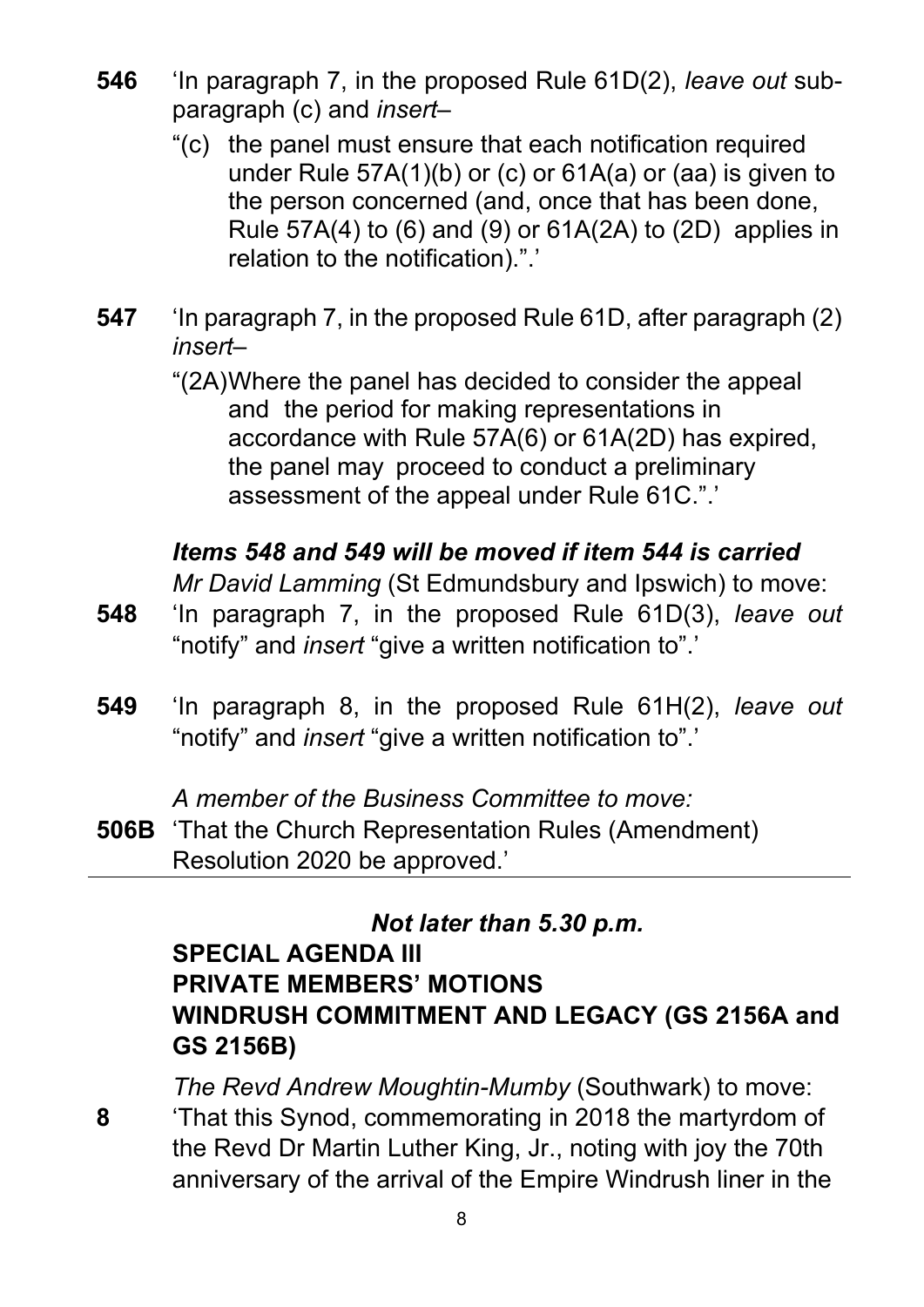United Kingdom in June 1948 bringing nearly 500 Commonwealth citizens, mainly from the Caribbean, to mainland UK; and the eventual arrival of approximately half a million people from the West Indies, who were called to Britain as British subjects to help rebuild the post-war United Kingdom:

- (a) lament, on behalf of Christ's Church, the conscious and unconscious racism experienced by countless Black, Asian and minority ethnic (BAME) Anglicans in 1948 and subsequent years, when seeking to find a spiritual home in their local Church of England parish churches, the memory of which is still painful to committed Anglicans who in spite of this racism from clergy and others, have remained faithful to the Church of England and their Anglican heritage;
- (b) express gratitude to God for the indispensable contribution to the mission, ministry, prayer and worship of Christ's Church in this nation made by people of BAME descent in the Church of England;
- (c) acknowledge and give joyful thanks for the wider contribution of the 'Windrush generation' and their descendants to UK life and culture in every field of human activity, including service across the Armed Forces and other services during and after the Second World War; and
- (d) resolve to continue, with great effort and urgency, to stamp out all forms of conscious or unconscious racism, and to commit the Church of England to increase the participation and representation of lay and ordained BAME Anglicans throughout Church life;

to the greater glory of the God in whose image every human being is made.'

*The Bishop of Leicester* to move:

**27** 'In paragraph (a) after "Christ's Church," *insert* "and apologises for,".'

*The Revd Brunel James* (Leeds) to move: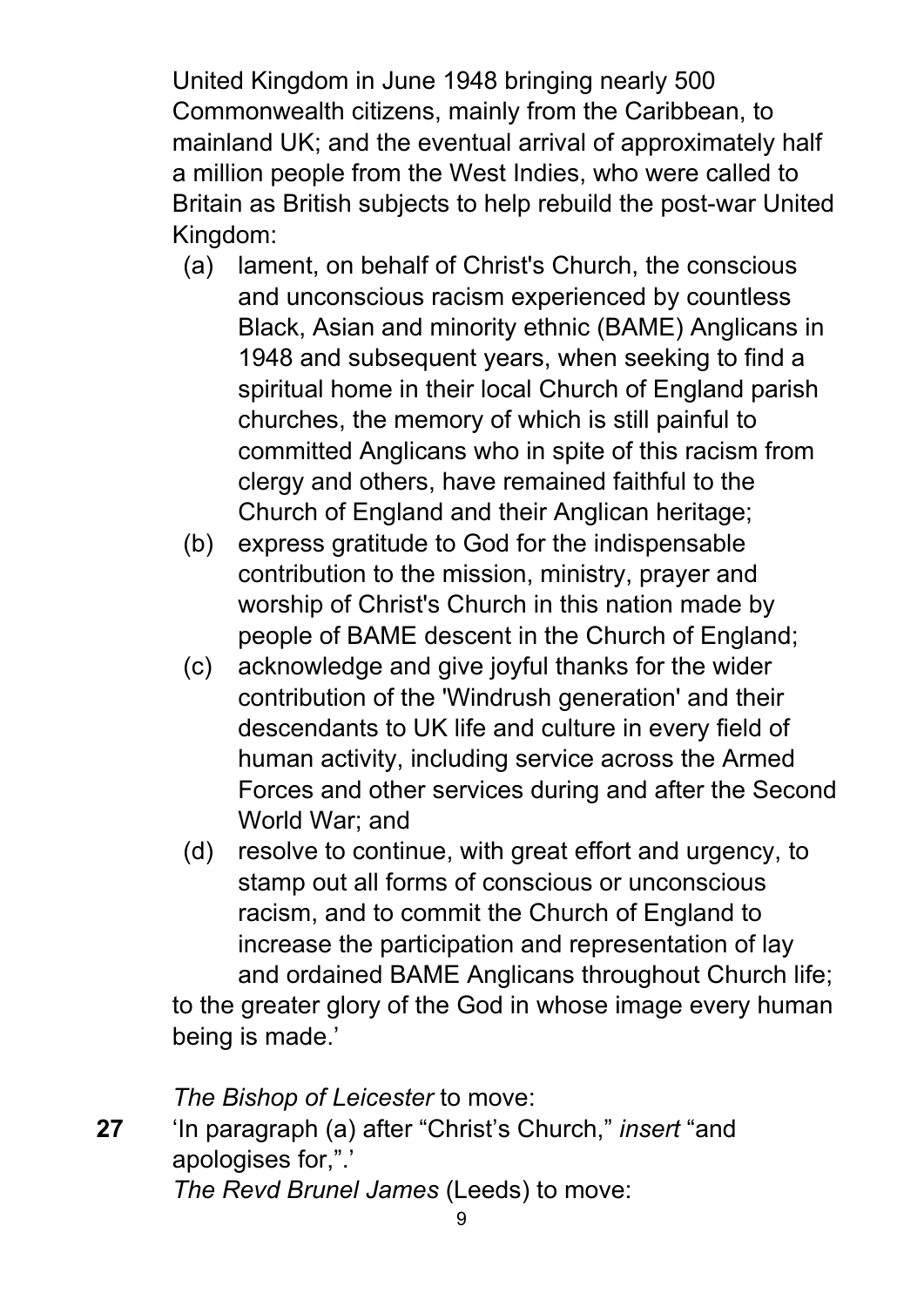# **28** 'After paragraph (a) *insert–*

"( ) request the Archbishops' Council to commission research to assess the impact of this on the Church of England in terms of church members lost, churches declining into closure, and vocations to ordained and licensed lay ministries missed, and to report back to this Synod and the wider Church.".'

*The Revd Brunel James* (Leeds) to move:

**29** 'After paragraph (d) *insert–*

"( ) request the Archbishop's Council to appoint an independent person external to the Church to assess the current situation as regards race and ethnicity in the Church, in order to present a report to this Synod with recommendations for actions to achieve reconciliation and authentic belonging so that we can move towards truly being a Church for all people;".'

# **56th REPORT OF THE STANDING ORDERS COMMITTEE (GS 2157)**

*Members should refer to the First Notice Paper for the text of items 19 and 24.*

**19** *Mr Geoffrey Tattersall QC* (Manchester) to move, 'That this amendment be made with effect from 14 February 2020.'

> *Mr David Lamming* (St Edmundsbury and Ipswich) to move the following amendment to item 19:

**30** 'In the proposed paragraph (1) of Standing Order 123, after "2007" insert "or pursuant to arrangements made under section 37(3) of the Clergy Discipline Measure 2003".'

*Mr David Lamming* (St. Edmundsbury and Ipswich) to move:

**31** 'After item 20 insert— "**Standing Order 131 (relevant elections)** 20A. In Standing Order 131, for "135" in each place it appears, substitute "135M"."'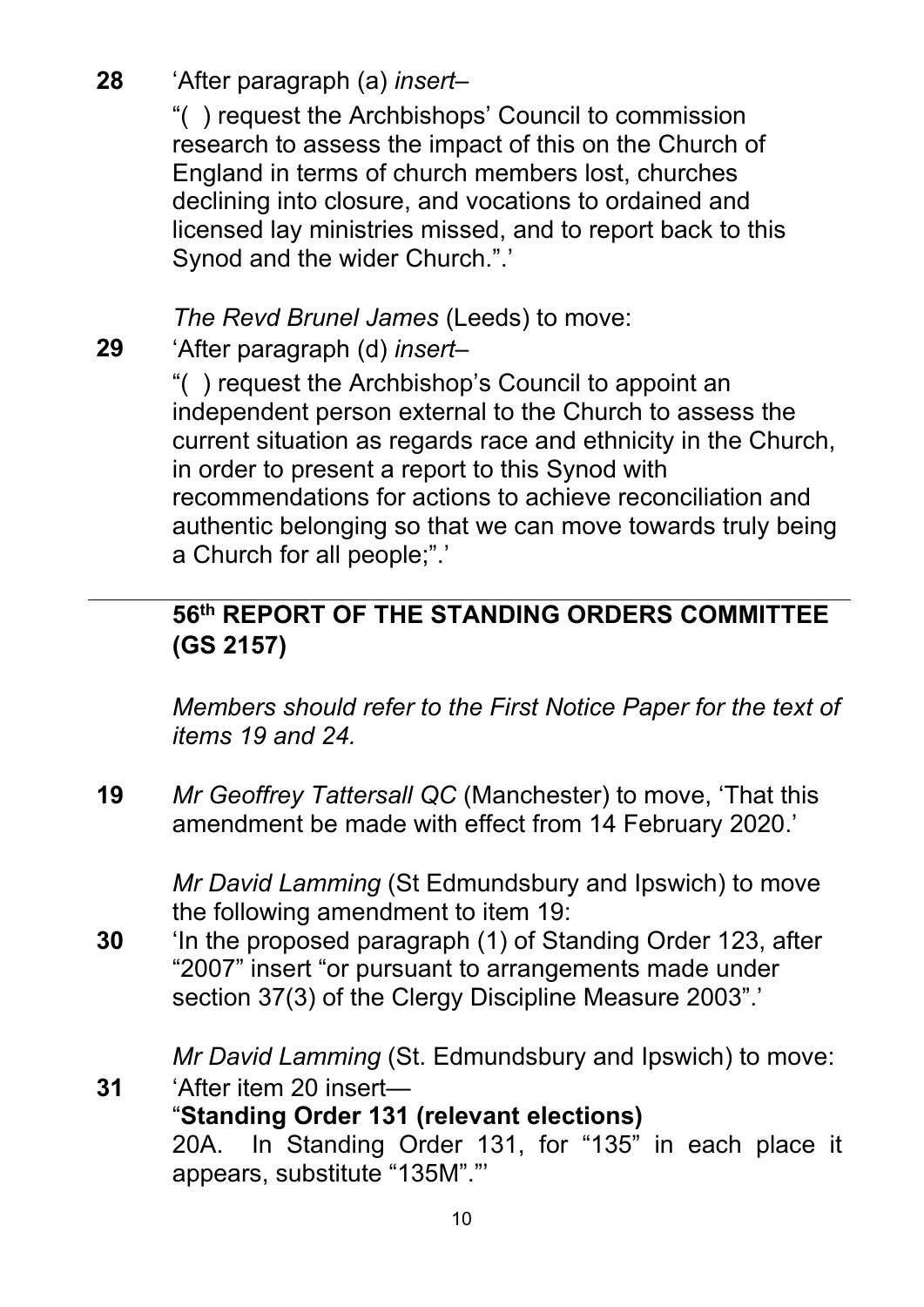#### *If item 31 is carried*

- **20A** *Mr Geoffrey Tattersall QC* (Manchester) to move, 'That this amendment be made with effect from 14 February 2020.'
- **24** *Mr Geoffrey Tattersall QC* (Manchester) to move, 'That this amendment be made with effect from 14 February 2020.'

*Mr David Lamming* (St. Edmundsbury and Ipswich) to move the following amendments to item 24:

- **32** 'In the proposed Standing Order 135E(1), after sub-paragraph (a) *insert*—
	- "(aa) if any decision to which the appeal relates was made by a person other than the Clerk, give a written notification to that person,
	- (ab) in the case of an appeal under SO 135(2), give a written notification to the person to whom the invitation to nominate or voting paper was given,".'

# *Items 33 to 35 will be moved if item 32 is carried*

- **33** 'In the proposed Standing Order 135E, after paragraph (1) *insert*—
	- "(1A)A person to whom a notification is given under paragraph (1)(a) or (ab) is entitled to make written representations to the relevant judge on a decision to which the appeal relates.
	- (1B) The Clerk is entitled to provide the relevant judge with a written explanation of the reasons for any decision made by the Clerk to which the appeal relates.
	- (1C) A person to whom a notification is given under paragraph (1)(aa) is entitled to provide the relevant judge with a written explanation of the reasons for the decision which that person made.
	- (1D) Representations under paragraph (1A) or an explanation under paragraph (1B) or (1C) must be made within seven days of the referral of the notice of appeal.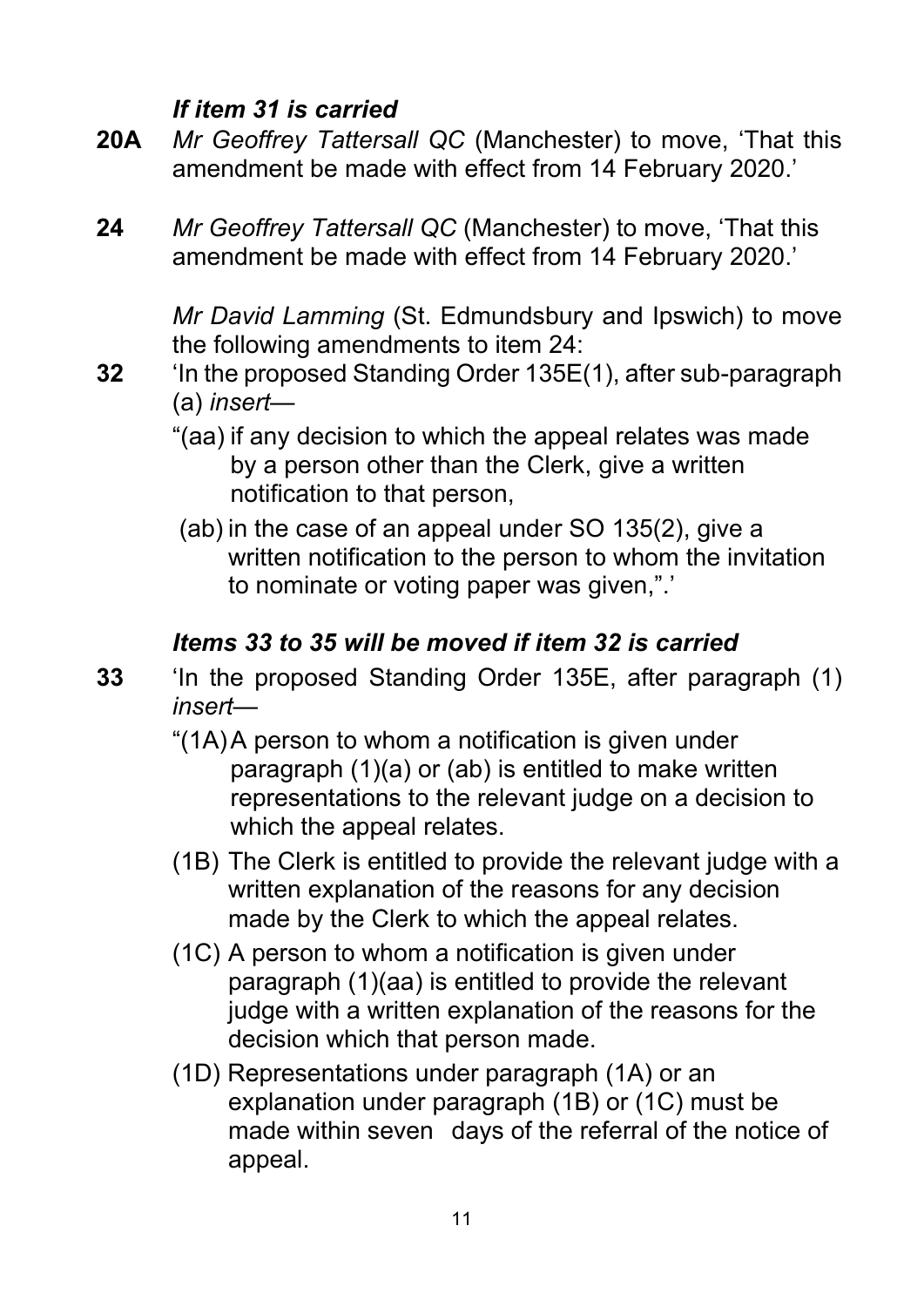(1E) A notification under paragraph  $(1)(a)$ ,  $(aa)$  or  $(ab)$  must include an explanation of the entitlement to make representations or an explanation (as the case may be).".'

**34** 'After the proposed Standing Order 135E *insert*— "**135EA.** *Summary election appeal: parties*

(1) On a summary election appeal, each of the following is a party to the appeal (in addition to the appellant)—

- (a) the Clerk,
- (b) any person to whom a notification is given under SO 135E(1)(aa), and
- (c) each relevant person.
- (2) Each of the following is a relevant person—
	- (a) on an appeal under SO 135(2), the person to whom notification was given under SO 135E(1)(ab);
	- (b) on an appeal under SO 135A(1) or (2), the person whose nomination is the subject of the appeal;
	- (c) on an appeal under SO 135B(1)(a) or (b), the person whose election is the subject of the appeal;
	- (d) on an appeal under SO 135B(2) or (4), any person to whom a notification is given under SO 135E(1)(a).".'
- **35** 'In the proposed Standing Order 135F(2), *leave out* subparagraph (b) and *insert*—
	- *"*(b) any representations or explanation made in accordance with SO 135E(1D).".'

#### *To be moved whether or not item 32 is carried*

**36** 'In the proposed Standing Order 135F(11), *leave out* "notify" and *insert* "give a written notification to".'

#### *Items 37 to 41 will be moved if item 32 is carried*

**37** 'In the proposed Standing Order 135H(1), after paragraph (a) *insert*—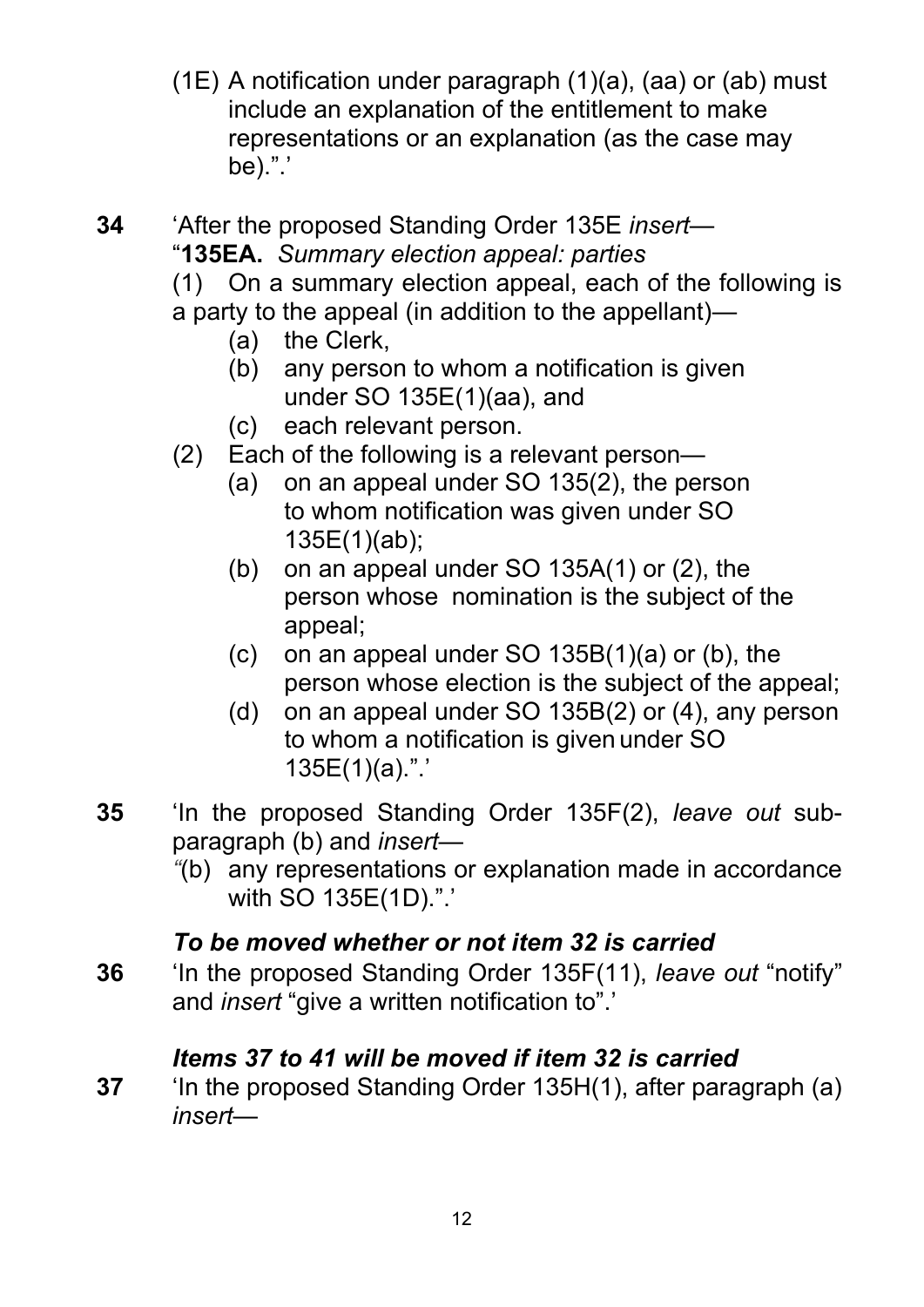"(aa)if any decision to which the appeal relates was made by a person other than the Clerk, give a written notification to that person,".'

- **38** 'In the proposed Standing Order 135H(2), *leave out* "candidate in the election" and *insert* "person referred to in paragraph  $(1)(a)$  and  $(aa)$ ".
- **39** 'In the proposed Standing Order 135H, after paragraph (2) *insert*—
	- "(2A)A person to whom a notification is given under paragraph (1)(a) is entitled to make written representations to the panel appointed under SO 135I(1) on a decision to which the appeal relates.
	- (2B) The Clerk is entitled to provide that panel with a written explanation of the reasons for any decision made by the Clerk to which the appeal relates.
	- (2C) A person to whom a notification is given under paragraph (1)(aa) is entitled to provide that panel with a written explanation of the reasons for the decision which that person made.
	- (2D) Representations under paragraph (2A) or an explanation under paragraph (2B) or (2C) must be made within 28 days of referral of the notice of appeal.
	- (2E) The Clerk and any person to whom a notification is given under paragraph (2)(a) are each entitled to make written representations to the panel appointed under SO 135I(2) on the question of whether the panel should consider the appeal.
	- (2F) Representations under paragraph (2E) must be made within seven days of the notification under paragraph (2)(a) being given.
	- (2G) A notification under paragraph (1)(a) or (aa) or (2)(a) must include an explanation of the entitlement to make representations or an explanation (as the case may be).".'
- **40** 'After the proposed Standing Order 135H *insert*—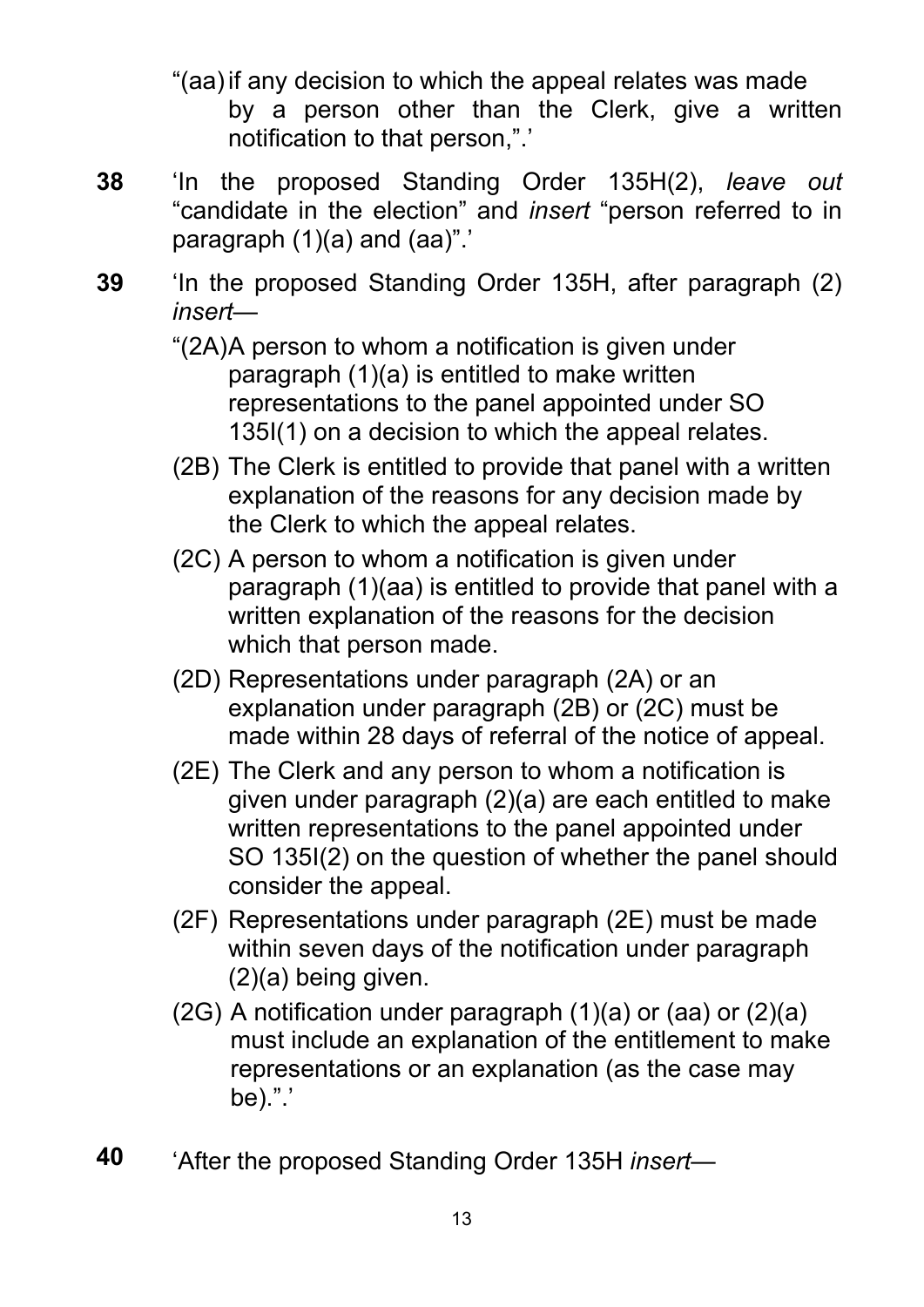#### **"135HA.** *Full election appeal: parties*

- (1) On a full election appeal, each of the following is a party to the appeal (in addition to the appellant)—
	- (a) the Clerk,
	- (b) any person to whom a notification is given under SO 135H(1)(aa), and
	- (c) each relevant person.
- (2) Each of the following is a relevant person—
	- (a) on an appeal under SO 135B(1)(c), the person whose election is the subject of the appeal;
	- (b) on an appeal under SO 135B(3), any person to whom a notification is given under SO 135H(1)(a).".'
- **41** 'In the proposed Standing Order 135J, *leave out* paragraph (2) and *insert*—
	- "(2) A preliminary assessment of an appeal is an assessment as to whether there are arguable grounds of appeal; and, in conducting a preliminary assessment, the panel may consider only—
		- (a) the notice of appeal and any accompanying written submissions, and
		- (b) any representations or explanation made in accordance with SO 135E(1D) or SO 135H(2D).".'

# *If item 36 is carried*

**42** 'In the proposed Standing Order 135J(6), *leave out* "notify" and *insert* "give a written notification to".'

# *Items 43 to 45 will be moved if item 32 is carried*

- **43** 'In the proposed Standing Order 135K, *leave out* paragraph (1) and *insert*—
	- "(1) A panel appointed under SO 135I(2) may decide to consider the appeal only if, having regard to all the circumstances, it is satisfied that there is a good reason to allow the appeal to proceed.
	- (1A) The matters which the panel considers in making that decision must include—